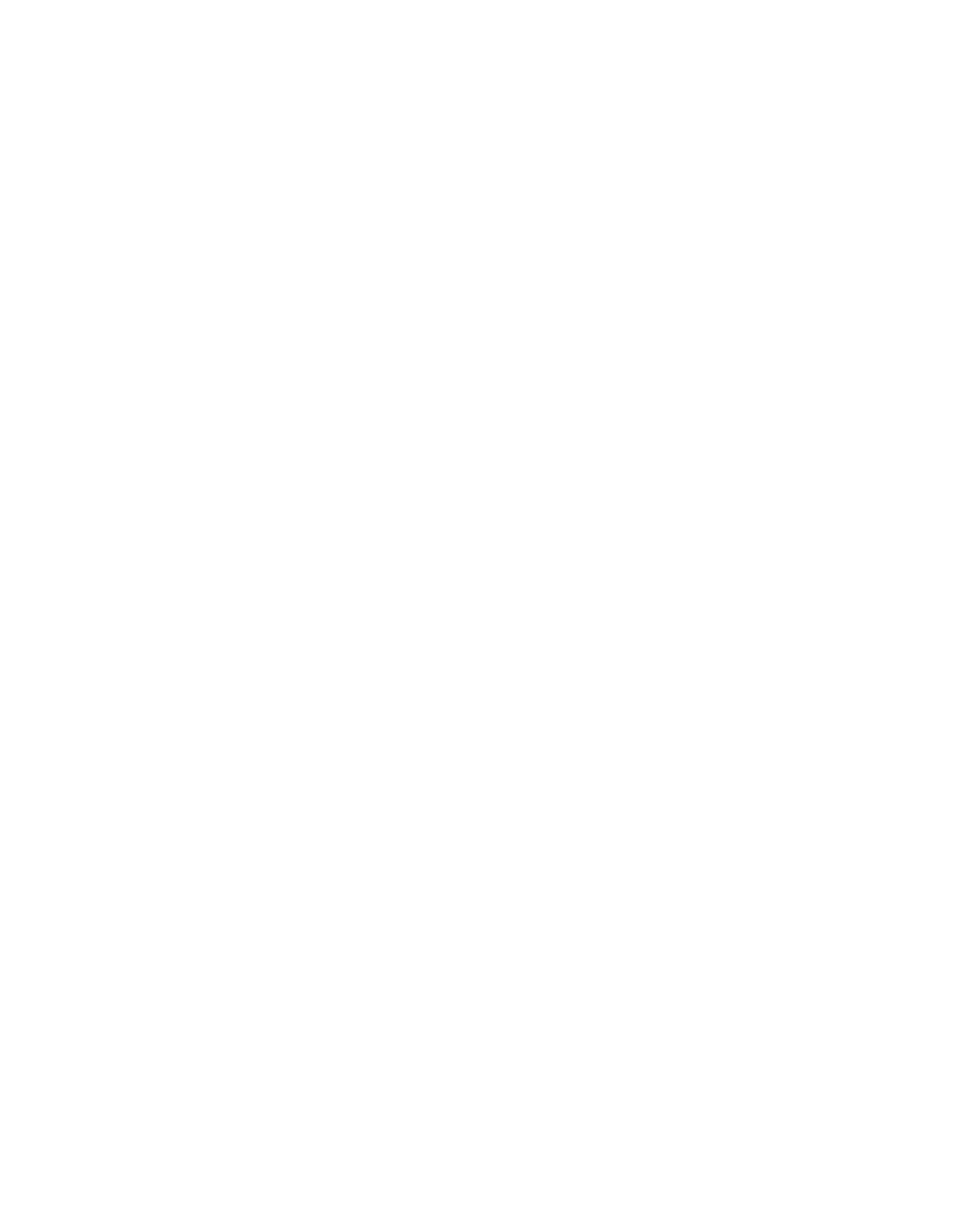# **Jeep JL/JT Roof Light Kit Instructions**

## **Tools Required**

- T40 Torx 3/16" and 5mm Allen Wrench<br>7/16" and 10mm Socket Pliers
	- 7/16" and 10mm Socket

7REHLSOHDM DGGWKLQDH (30UXEEHUSDGWRWKLQGRI WENDFNHWDSSURLPDWHOGRADRPWKWRS RQPDH

1HUDGGRIWKSOUXEEHSDGWRWKALUFOBORFDWLRRQ LPDJH

 To begin, remove the two circled bolts and the two arrowed boltswith the T40 torx on the driver side.

 Mount the driver side bracket using the provided bolts, washersand spacers as shown. Tighten the lower bolts with the 5mmAllen wrench and then tighten the upper bolts with the 10mmsocket wrench.

Repeat steps 1-2 for the passenger side.

 Mount the light in between the brackets using the 3/16" Allen wrench (Linkable only) and/or 7/16" socket wrench.

(XL Linkable: Refer to Linkable support base instructions to install the center support structure)

## **If you purchased the Upfitter version:**

- Open the hood and plug the harness into the light power cord. Route the harness down the bracket and follow the seam of the windshield support panel and the wiper cowling under the bracket and into the engine compartment. Tie the harness to the bracket using the zip tie slots.
- Locate the Upfitter wires in between the battery and the inner passenger fender. Clasp the splice connector over the desired Upfitter switch wire for the white (power) and green (backlight, S8 Only) wires. Refer to the table below.



Use the 10mm socket wrench to attach the ring terminal of the harness onto the common ground on the inside of the passenger side fender.

## **If you purchased the stand-alone harness version:**

#### **Automatic Transmission:**

- Open the hood and route the light connector from the engine compartment up to the light following the seam of the windshield support panel and the wiper cowling. Connect the harness to the light power cord.
- Route the switch lead across the firewall to near the brake booster. Take a photo of the switch wire connections for reference later.
- Remove the wires from the switch, thread wires through the grommet, route wires through the passthrough, and reinstall the grommet.